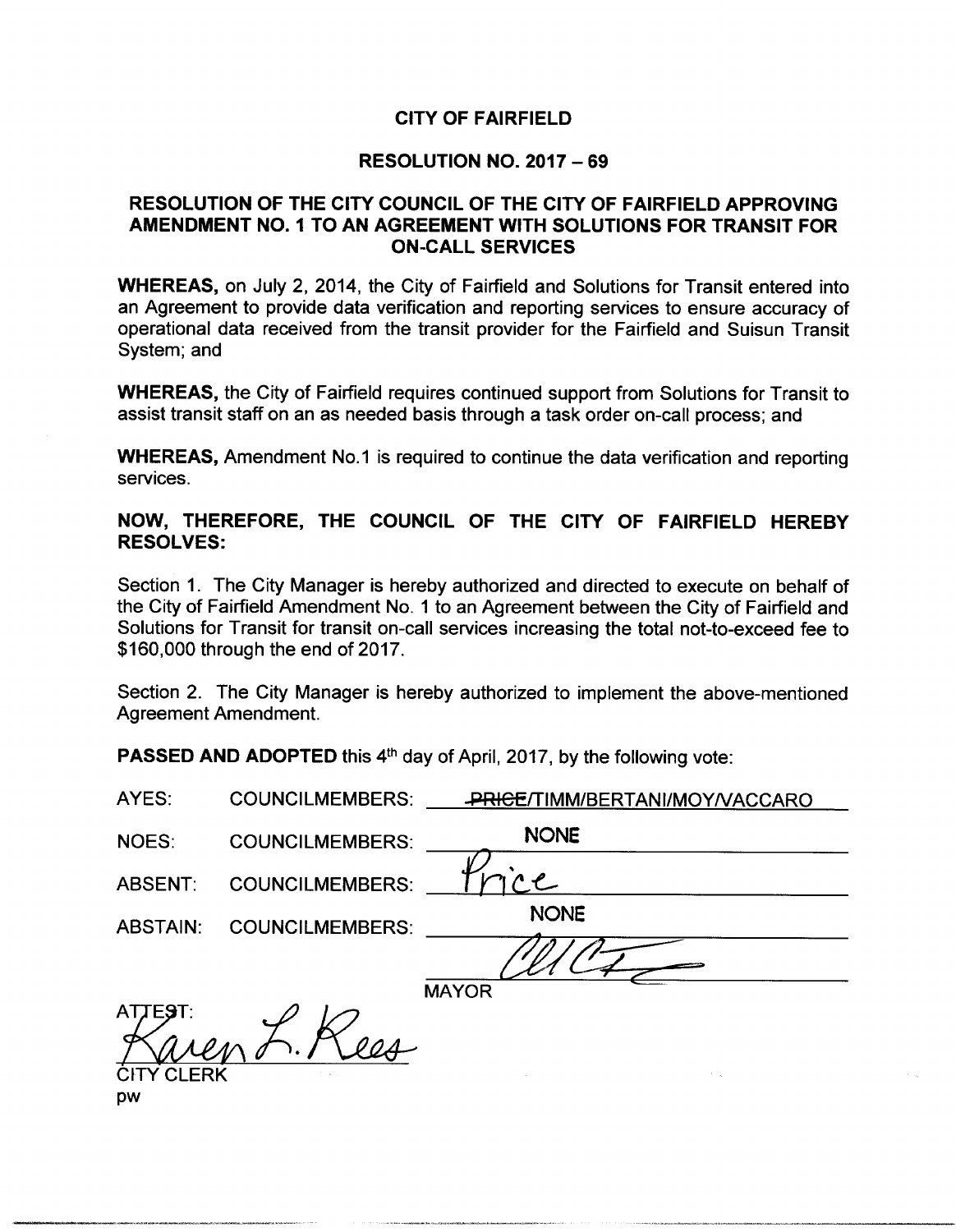### Amendment No. 1 to Agreement for Consulting Services Between Solutions for Transit and the City of Fairfield for On-Call Services

A This Amendment No. 1 ( hereinafter "AMENDMENT") is entered, as of 2017, by and between the City of Fairfield, a municipal corporation hereinafter referred to as "CITY") and Solutions for Transit, (hereinafter referred to as CONSULTANT"), as follows.

# **WITNESSETH**

WHEREAS, the CITY and the CONSULTANT entered into that certain Agreement for Consultant Services dated July 2, 2014 (the "Agreement") for On-Call services; and,

WHEREAS, CITY requires continued support from CONSULTANT to assist transit staff on an as needed basis through a task order on-call process; and

WHEREAS, based upon the need for consulting work until the end of the calendar year 2017, the CITY desires to make corresponding changes to the compensation provisions of the AGREEMENT; and

WHEREAS, CONSULTANT agrees to provide the services to this AMENDMENT for a not-to-exceed fee of \$160,000.

NOW, THEREFORE, in consideration of the mutual promises, covenants and agreements herein set forth, the parties do hereby agree as follows:

Based upon the need for consulting work, the CITY and CONSULTANT do hereby agree to amend the existing agreement by addition of the following service:

#### EXHIBIT "B" PAYMENT

1) The total contract price for services rendered by CONSULTANT under this Agreement shall be as specified in the individual task orders and shall not exceed \$160,000 cumulatively.

This contract shall remain in effect through December 31, 2017.

Except as modified by the above amendment, the provisions of the consulting services agreement dated July 2, 2014 shall remain in full force and effect.